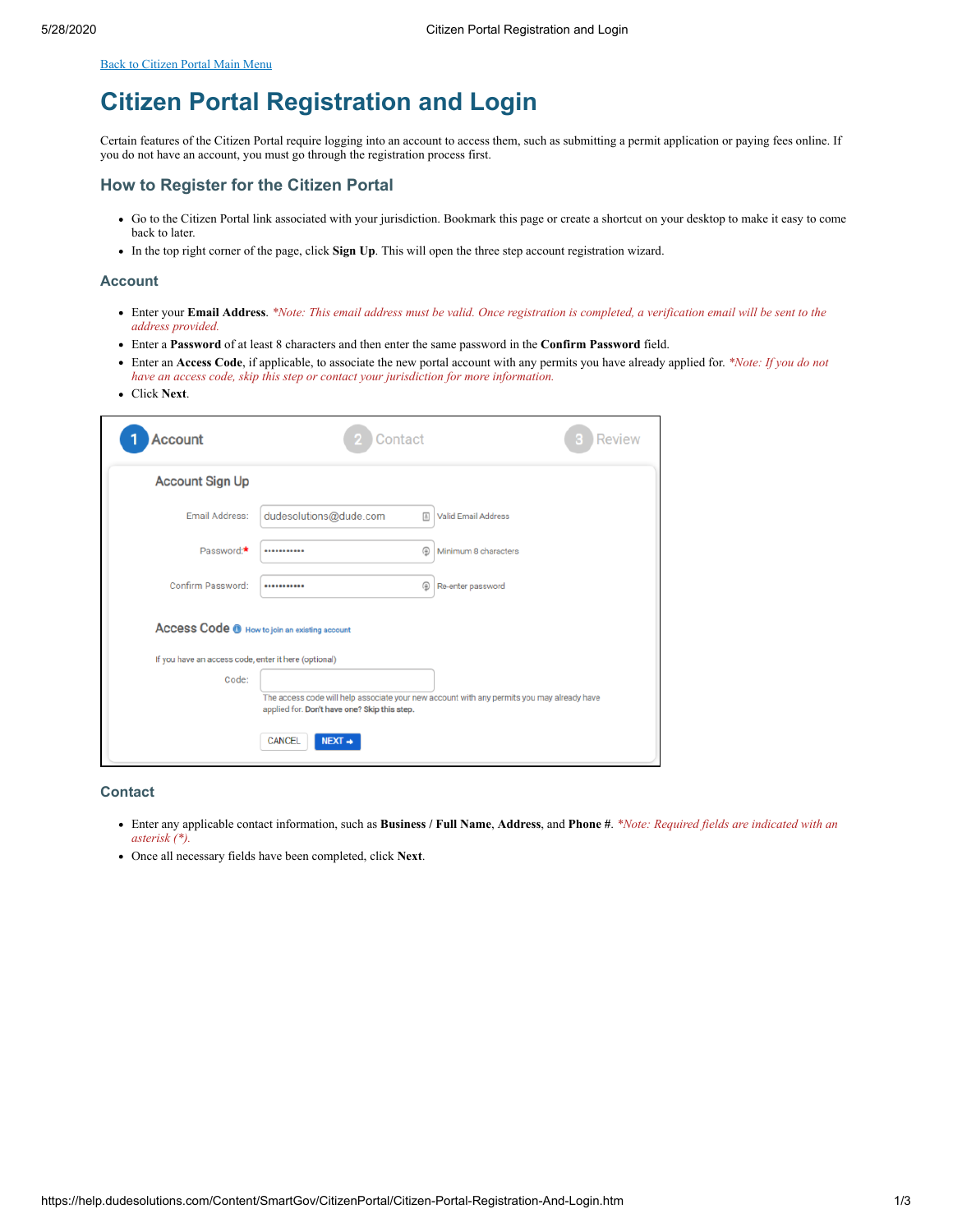5/28/2020 Citizen Portal Registration and Login

| Account                          | <b>Contact</b><br>2 <sup>7</sup>  | Review |
|----------------------------------|-----------------------------------|--------|
| <b>Contact Information</b>       |                                   |        |
| First Name:                      |                                   |        |
| Last Name:                       |                                   |        |
| <b>Business / Full</b><br>Name:* | <b>Dude Solutions</b>             |        |
| Address:                         | 11000 Regency Parkway             |        |
| City:                            | Cary                              |        |
| State:                           | $NC$ $\rightarrow$                |        |
| Zip Code:                        | 27518<br>e.g. 12345 or 12345-6789 |        |
| Phone #:                         | 555-555-1234<br>e.g. 555-555-5555 |        |
| Phone Type:                      | <b>CELL</b><br>÷                  |        |
|                                  | + PREVIOUS<br>$NEXT \rightarrow$  |        |

#### **Review**

- Verify that all information you have provided is correct.
- If changes need to be made, click **Edit** next to that section of the account application. This will bring you back to the step that you want to edit and will walk you through the rest of the wizard again.
- Click **Terms and Conditions** to view the terms of use provided by your jurisdiction in a new tab.
- Once you have reviewed the terms and conditions, check the box at the bottom of the page to agree to these terms.
- Click **Create my Account** once all information has been reviewed and changes have been made. *\*Note: This will trigger the verification email to be sent to the email address you have provided. If you do not receive an email shortly after creating your account, please check your spam or junk folders. You must verify your registration before logging into the portal.*

| Account                                        | Contact           | <b>Review</b><br>3 |
|------------------------------------------------|-------------------|--------------------|
| <b>Review the information below</b>            |                   |                    |
| <b>Account edit</b>                            |                   |                    |
| dudesolutions@dude.com                         |                   |                    |
| <b>Contact edit</b>                            |                   |                    |
| <b>Dude Solutions</b><br>11000 Regency Parkway |                   |                    |
| Cary, NC 27518<br>P: 555-555-1234              |                   |                    |
| I agree to the Terms And Conditions            |                   |                    |
|                                                |                   |                    |
|                                                | CREATE MY ACCOUNT |                    |
|                                                |                   |                    |

# **How to Log In to the Citizen Portal**

- Go to the Citizen Portal link associated with your jurisdiction. Bookmark this page or create a shortcut on your desktop to make it easy to come back to this page later.
- In the top right corner of the page, click **Log In**. *\*Note: If you have not yet registered for an account, you will need to register before continuing.*
- Enter your email address and password into the available fields and click **Log In**.